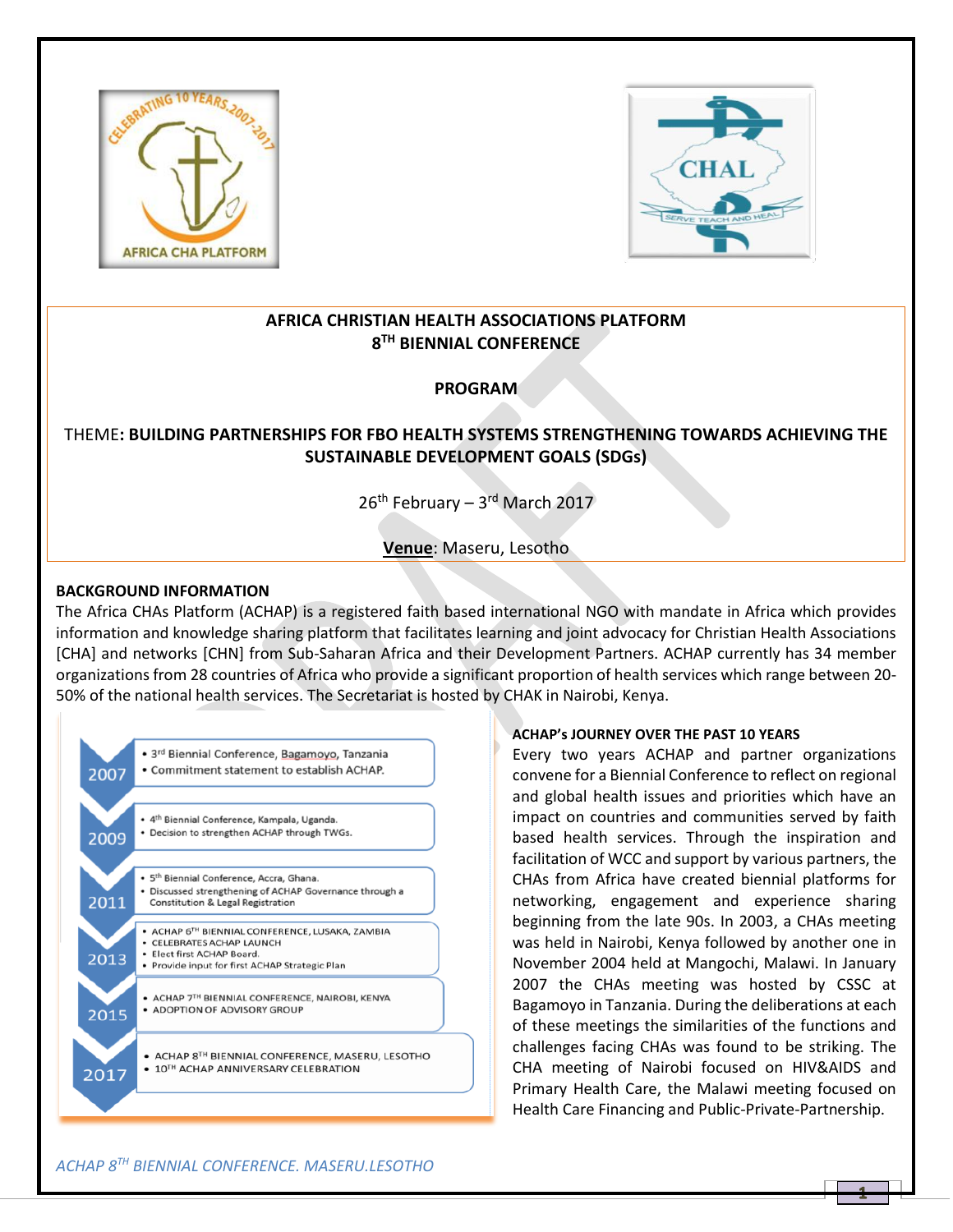The Bagamoyo meeting focused on the Human Resources for Health (HRH) retention crisis and Health Sector Reforms within the region. The CHAs conferences have created rich fora for exchange of experiences, lessons learnt, documents and best practices. The networking and exchanges that take place both formally and informally in these meetings provide practical lessons that also serve as a source of inspiration. It is for this reason that the Bagamoyo Conference decided to strengthen the CHAs platform by establishing a Secretariat to support coordinate the activities of the network. This initiative was embraced by collaborating partners who provided technical and financial support towards enabling the Secretariat to play a meaningful role for the CHAs Platform.

The other ACHAP Biennial Conferences which have been facilitated by the Secretariat include; 2009 in Kampala Uganda which focused on Partnerships for FBO health systems strengthening, 2011 in Accra Ghana which discussed the Global Strategy on Women's and Children's Health, 2013 in Lusaka Zambia which focused on FBO engagement in addressing the rising burden of non-communicable diseases and 2015 in Nairobi Kenya which addressed partnerships towards universal health coverage.

### **INTRODUCTION**

In September 2015, the UN Assembly in New York adopted the 17 Sustainable Development Goals (SDG). SDG 3 commits good health and wellbeing for all and SDG 17 promotes partnerships for the goals. The FBO health services are built upon a sustainable faith foundation and are motivated by the desire and passion to reach out and serve the poor, marginalized and under-served communities in rural areas and urban slums effectively complementing government efforts towards universal health coverage. In order to build adequate capacity towards resilient health systems that effectively address the existing and emerging health challenges, faith based health facilities have to enhance and expand partnerships with governments, development partners, UN agencies, academia, private sector, NGOs and other CSOs.

During the 69<sup>th</sup> session of the World Health Assembly (WHA), the WHO Framework for engagement of non-state actors (FENSA) was adopted. This framework is aimed at strengthening WHO engagement with non-state actors. Consequently in May 2016, the WHO came up with a [Moral imperative to end extreme poverty.](http://jliflc.com/wp-content/uploads/2015/09/Moral-Imperative-Action-Framework-Introduction.pdf) The Framework is organized around three core commitments. First is the commitment to generate and be guided by evidence. Second is the commitment to advocate by engaging the moral authority of religious leaders and their substantial constituencies. Advocacy will be pivotal for holding governments and other development actors accountable to their promises related to the SDGs. Third, the commitment to foster more effective collaboration between religious and other development actors, including governments, the World Bank Group, the United Nations and the private sector.

Around the same time members of the United Nations, international groups and non-governmental organizations (NGOs) and CHAs came together at a panel discussion entitled "Global Public Health: The future role of faith-based organizations" held on May 25, 2016 in the Ecumenical Centre at the World Council of Churches (WCC), Geneva. The discussions centered on the range of health services offered by CHA's as well as the gap in global public health as the MDG's transition to the SDG's. During this discussion, representatives of UN groups and the Global Fund to Fight AIDS, Tuberculosis and Malaria acknowledged that it was strategic to engage international and regional Faith Based bodies in working towards attainment of Agenda 2030. The ACHAP board Chair, Karen Sichinga said that governments will require strong partnership from nonstate actors such as Christian Health Associations which account for an estimated 20%-50% of healthcare service delivery in Sub-Saharan Africa countries. For these reasons therefore ACHAP considers partnerships for systems strengthening a great priority.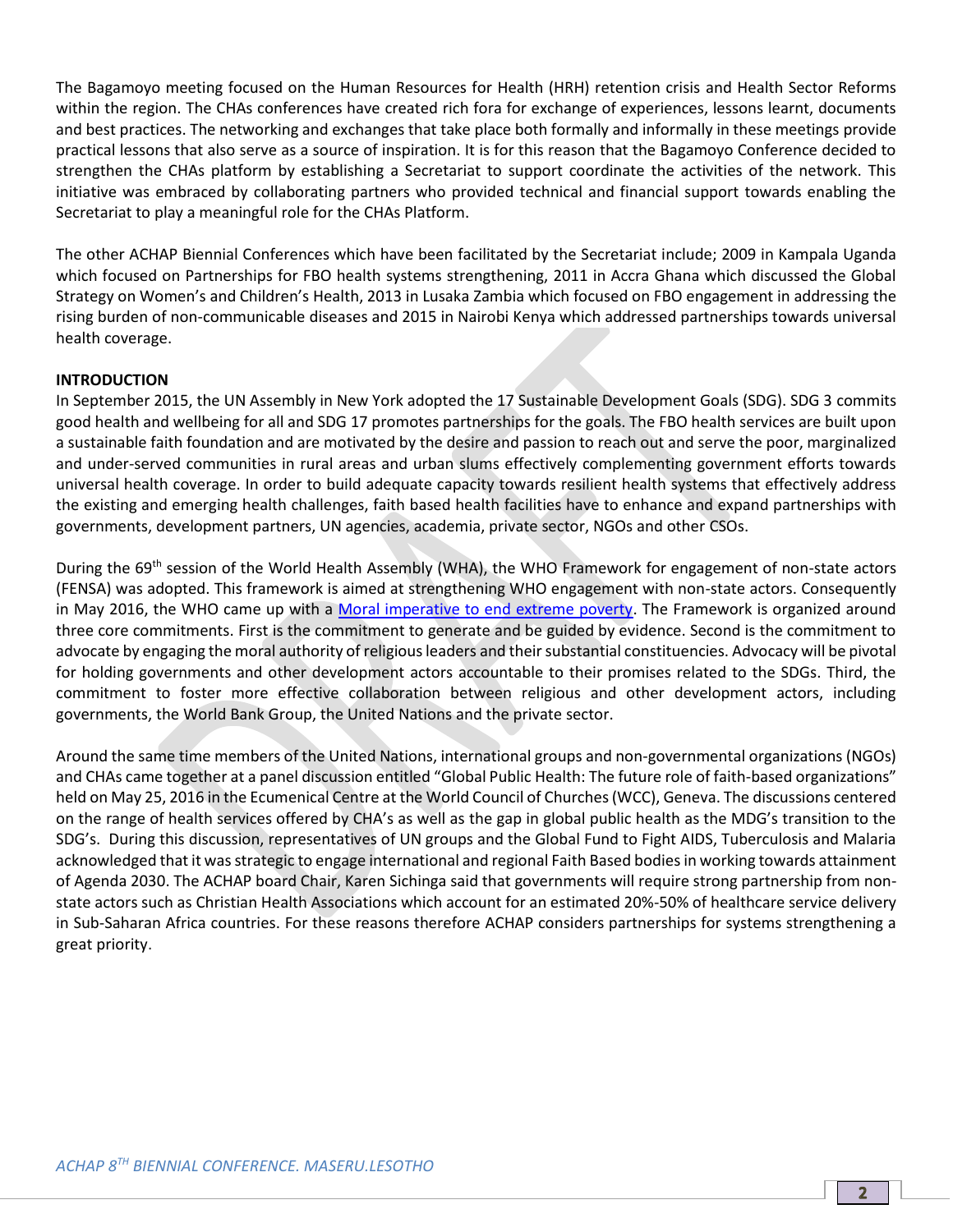#### **PURPOSE**

ACHAP members, acknowledging their unique roles as service delivery agents including achievement of SDG's have dedicated their 8<sup>th</sup> Biennial Conference and General Assembly meeting to be held in Maseru, Lesotho in February 2017 to discussing "*Building partnerships for FBO Health Systems Strengthening towards achievement of Sustainable Development Goals".* The conference will create an opportunity for CHAs to reflect on their current contribution to health service delivery, the new global SDGs context, the challenges and the opportunities to scale up their contribution through building effective partnerships for capacity development, resource mobilization and systems strengthening.

#### **Conference objectives**

- Reflect on the context of the SDGs and the implication to FBO health services in Africa
- Discuss successes, challenges and opportunities in addressing critical health challenges towards universal health coverage
- Highlight successes of and opportunities for effective partnership frameworks/models between CHAs and governments, donors, academia, private sector and other CSOs
- Identify mechanisms for building/documenting evidence base for FBOs contribution in health including building consensus on indicators
- Identify issues for joint regional and global advocacy for ACHAP and partner organizations
- Provide opportunity for ACHAP to hold its 8<sup>th</sup> General Assembly business meeting and review progress made on the five-year Strategic Plan 2015 - 2019

#### **Expected outputs**

- CHAs knowledge and capacity enhanced on SDGs, partnerships and health systems.
- Consensus on indicators for FBO health services contribution documentation and strategy for data collection and processing.
- Conference Statement with key messages and commitment for CHAs and Partners covering; Partnerships, resource mobilization, capacity building, advocacy and accountability.

**Featured Guest Speakers from** Ministry of Health Lesotho, UN Agencies – WHO, UNAIDS, UNFPA, World Bank, CHAs, IMA World Health, WCC, DIFEAM, CMMB, ALM, Tearfund, CCIH, University of Cape Town, Emory University and others.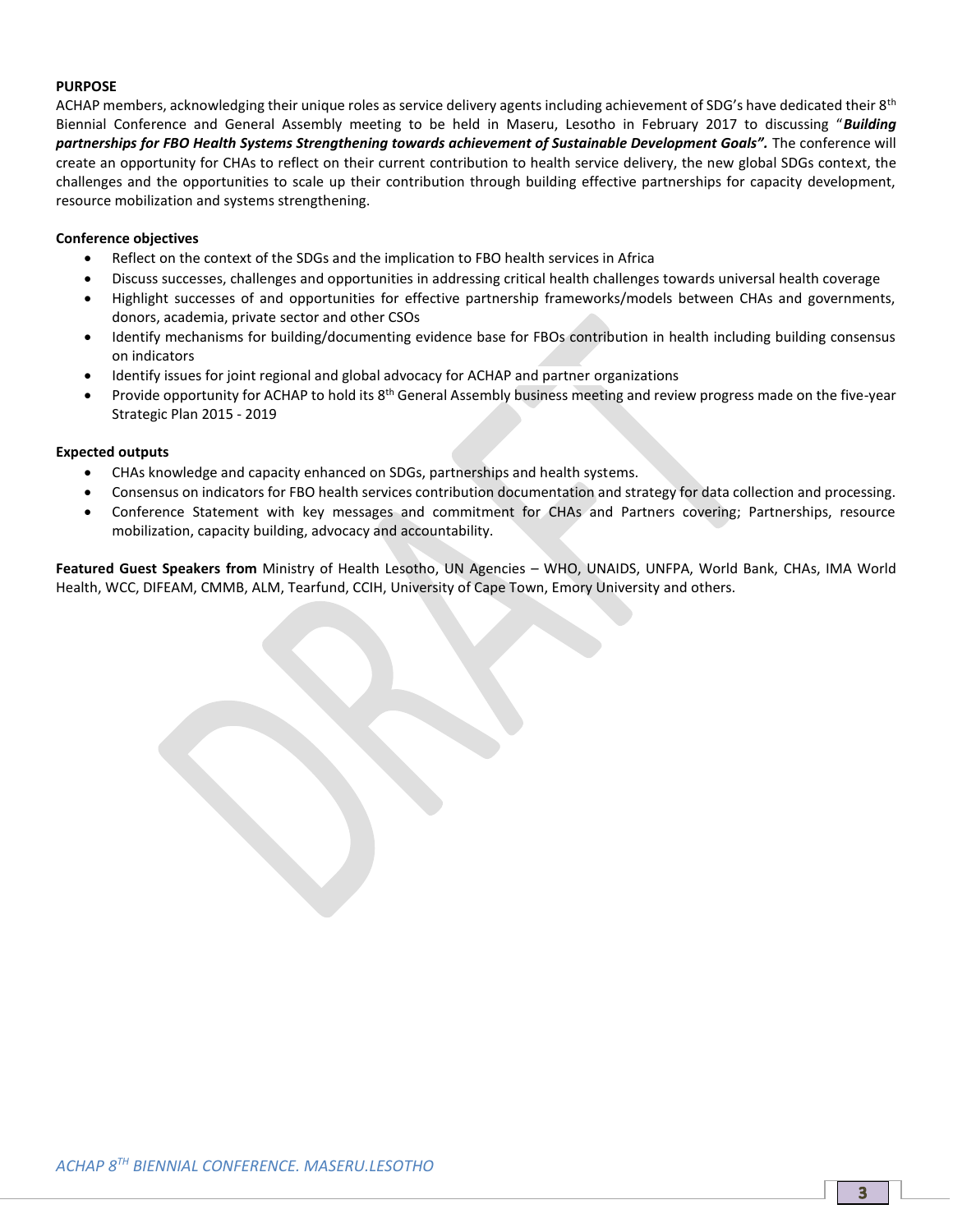### **DRAFT CONFERENCE PROGRAM**

| <b>Date and Time</b>                | <b>Activity/Session</b>                                                                                                                                                                                                                                                                                                                                                                                                                                                                                                                                                                     | Facilitator/Organization                                                                                                                                                                                                                                                                                                                                                                            |
|-------------------------------------|---------------------------------------------------------------------------------------------------------------------------------------------------------------------------------------------------------------------------------------------------------------------------------------------------------------------------------------------------------------------------------------------------------------------------------------------------------------------------------------------------------------------------------------------------------------------------------------------|-----------------------------------------------------------------------------------------------------------------------------------------------------------------------------------------------------------------------------------------------------------------------------------------------------------------------------------------------------------------------------------------------------|
| <b>SUNDAY</b><br><b>FEBRUARY 26</b> |                                                                                                                                                                                                                                                                                                                                                                                                                                                                                                                                                                                             |                                                                                                                                                                                                                                                                                                                                                                                                     |
| 9.00 am-<br>5.00pm                  | Arrival & registration of delegates - Thaba Bosiu Cultural Village                                                                                                                                                                                                                                                                                                                                                                                                                                                                                                                          | Ms. Lebo Mothae- CHALe                                                                                                                                                                                                                                                                                                                                                                              |
| 6.00-7.00 pm                        | <b>Optional interdenominational service</b>                                                                                                                                                                                                                                                                                                                                                                                                                                                                                                                                                 | Dr. Manoj Kuria                                                                                                                                                                                                                                                                                                                                                                                     |
| 7.00-9.00pm                         | <b>Dinner</b>                                                                                                                                                                                                                                                                                                                                                                                                                                                                                                                                                                               |                                                                                                                                                                                                                                                                                                                                                                                                     |
| <b>MONDAY</b><br><b>FEBRUARY 27</b> | <b>Pre-conferences</b>                                                                                                                                                                                                                                                                                                                                                                                                                                                                                                                                                                      |                                                                                                                                                                                                                                                                                                                                                                                                     |
| $7:30am -$<br>8:30am                | <b>Late Registration</b>                                                                                                                                                                                                                                                                                                                                                                                                                                                                                                                                                                    | <b>ACHAP Secretariat</b>                                                                                                                                                                                                                                                                                                                                                                            |
| 8.30am-9.00am                       | <b>Introduction of Pre-conferences &amp; Announcements</b>                                                                                                                                                                                                                                                                                                                                                                                                                                                                                                                                  | Master of ceremony: Yoram Siame/Jonathan<br>Kiliko/CHALe rep                                                                                                                                                                                                                                                                                                                                        |
| $9am - 4.30pm$                      | Pre-Conference Workshops 1-4<br>1. HSS through HIV intervention<br>This workshop will be an interactive session that will include some<br>input and group work. Discussion will focus on the following areas:<br>Mapping global HIV and HSS prioritization (90-90-90); How HIV has<br>affected CHAs and their health systems; Integration of HIV services;<br>Community connections to health systems; Costing & financing;<br>Stigma & access with key population; Sustainability of CHAs in the<br>face of the demands of SDGs (UHC); and CHA innovative practices<br>for sustainability. | <b>UNAIDS/PEPFAR Faith Initiative</b><br><b>Moderator: Jill Oliver</b><br><b>Speakers:</b><br><b>CHAs</b><br>Academia: Emory University (IHP), the<br>University of Cape Town (IRHAP)<br><b>UNAIDS</b><br>$\overline{\phantom{a}}$                                                                                                                                                                  |
|                                     | 2. Ecumenical Health Strategy<br>This workshop will focus on the Consultation for development of a<br>comprehensive Ecumenical Health Strategy. It will focus on current<br>global health issues and the role of the ecumenical movement and<br>WCC on such health issues. This is a closed session.<br>PS: The above two pre-conferences will be held in the same room<br>and will run from 0900-0100. After lunch the sessions will be held in<br>different venues.                                                                                                                       | <b>World Council of Churches (WCC)</b><br>Moderator: Dr. Mwai Makoka<br><b>Speakers:</b><br>Rev Nyambura Njoroge (EHAIA)<br>Dr. Manoj Kurian (EAA)<br>Dr. Jill Oliver (UCT)<br>Frank Dimmock (IMA)                                                                                                                                                                                                  |
|                                     | 3. Engaging FBOs to address Sexual & Gender Based Violence<br>4. The Role of Surgery and Anesthesia in Health System<br>The workshop will focus on understanding the connections between<br>surgery/anesthesia and key global health issues, including SDGs 3.1.<br>The workshop will also explore how FBOs can inform national<br>surgical/anesthesia planning, participate in implementation and help<br>hold governments accountable for including surgery/ anesthesia in<br>their universal health coverage strategies                                                                  | IMA World Health (IMA)<br>Moderator: Rev. Amy Gopp<br>Speakers:<br>Solange Mukamana (Tearfund)<br>Abiy Seifu (ERD)<br>Vuyelwa Chitimbire (ZACH)<br>Bill Clemmer (IMA)<br>Pauline Njiru WCC)<br><b>Gradian Health Systems</b><br><b>Moderator: Lina Sayed</b><br>Speakers:<br>Dr. Mpoki Ulisubisya (PS, MOH Tanzania)<br>CHAZ<br>Brendan Allen, ED G4 Alliance<br>Adam Lewis, Gradian health systems |
| $5:30 - 7:00$ pm                    | <b>GALA DINNER</b><br><b>Welcome Reception and 10-year celebration</b>                                                                                                                                                                                                                                                                                                                                                                                                                                                                                                                      | Dr. Samuel Mwenda (CHAK)                                                                                                                                                                                                                                                                                                                                                                            |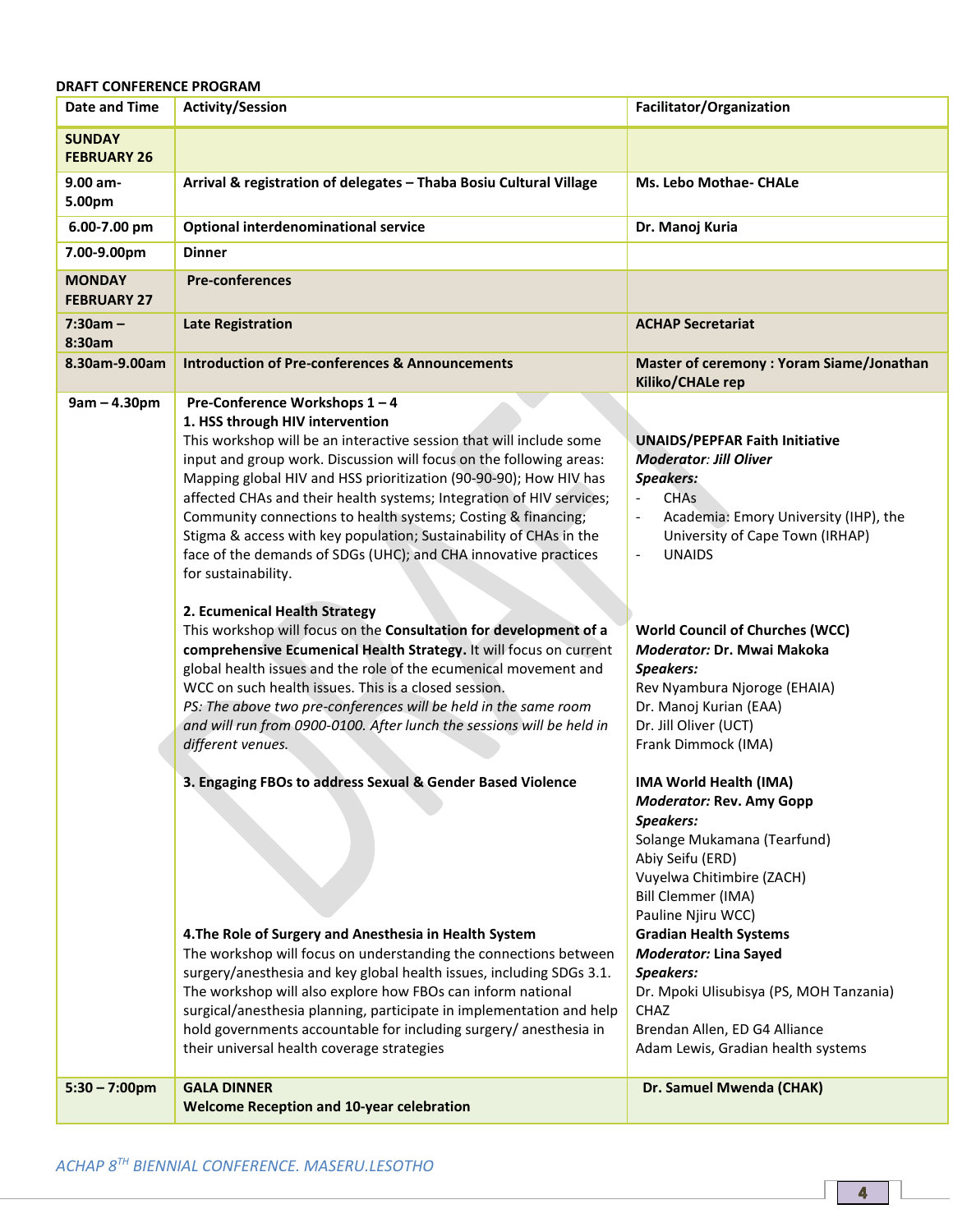| <b>TUESDAY</b><br><b>FEBRUARY</b><br>28         | Day 1: Partnership Experiences and Lessons                                                                                                                                                                                                                                                                                                                                                                                                                                                                      |                                                                                                                                                                                                                          |
|-------------------------------------------------|-----------------------------------------------------------------------------------------------------------------------------------------------------------------------------------------------------------------------------------------------------------------------------------------------------------------------------------------------------------------------------------------------------------------------------------------------------------------------------------------------------------------|--------------------------------------------------------------------------------------------------------------------------------------------------------------------------------------------------------------------------|
| $9:00 -$<br>9:30am                              | <b>Opening Prayer and Devotion</b>                                                                                                                                                                                                                                                                                                                                                                                                                                                                              | <b>CHALe</b>                                                                                                                                                                                                             |
| $9:30 -$<br>10:00am                             | <b>Welcome and Opening Remarks, Introductions and Conference</b><br><b>Objectives</b>                                                                                                                                                                                                                                                                                                                                                                                                                           | <b>ACHAP Board Chair</b><br><b>Ms. Karen Sichinga</b>                                                                                                                                                                    |
| $10:00 -$<br>10:30am                            | <b>Key Note Address on Conference Theme</b><br>SDGs and the Role of Partnerships in achieving the 2030 Agenda                                                                                                                                                                                                                                                                                                                                                                                                   | <b>WHO Country rep -Lesotho</b><br>Dr. Cornelia Atsyor                                                                                                                                                                   |
| $10:30 -$<br>11:00am                            | <b>Official Opening: Country overview on Lesotho Health Services</b><br>and Partnership with FBOs towards achievement of SDGs)                                                                                                                                                                                                                                                                                                                                                                                  | <b>Ministry of Health, Lesotho</b><br>Dr. Molotsi Monyamane. Minister for Health                                                                                                                                         |
| $11:00 -$<br>11:20am                            | <b>Health Break</b>                                                                                                                                                                                                                                                                                                                                                                                                                                                                                             |                                                                                                                                                                                                                          |
| $11:20 -$<br>12:40pm                            | Plenary Panel 1: Global Health Partnership Opportunities for CHA's<br>Speakers will offer a well-rounded perspective on the role of<br>effective donor - FBO/CHA partnerships in strengthening health<br>systems, and how effective partnerships can be built and fostered to<br>work toward achieving the SDGs.                                                                                                                                                                                                | <b>Moderator: Rick Santos (IMA)</b><br><b>Speakers:</b><br>Ellen H. Starbird (USAID)<br>Alti Zwandor (UNAIDS Lesotho)<br>World Bank, Lesotho<br>Bruce Compton (CHA-USA)<br>Maurice Adams (All We Can)<br>Jean Duff (JLI) |
| $12:40 - 1:00$                                  | <b>Feedback from the Pre-Conference Workshops</b><br>#1 - UNAIDS/HSS through HIV intervention<br>#2 - WCC/Ecumenical Health Strategy<br>#3 - IMA/Engaging FBOs to address Sexual & Gender Based<br>Violence<br>#4 - Gradian Health System/The Role of Surgery and Anesthesia in<br><b>Health System</b>                                                                                                                                                                                                         | Speakers:<br>Mimi Kiser/Jill Oliver<br>Mwai Makoka<br>Rev. Amy Gopp<br>Lina Sayed                                                                                                                                        |
| $1:00 -$<br>2:00pm                              | <b>Lunch Break</b>                                                                                                                                                                                                                                                                                                                                                                                                                                                                                              |                                                                                                                                                                                                                          |
| $2:00 -$<br>3:00 <sub>pm</sub><br>$3.00 - 3.20$ | Panel 2: Experiences of different national health sector partnership   Moderator: Dr. Ronald Kasyaba (UCMB)<br>models<br>CHAs will present on the experiences of different kinds of<br>partnership models existing in-country with focus on partnerships in<br>relation to national health insurance schemes as well as study on<br>forms of PPPs in Africa.<br>Comments from governments on partnerships with FBO<br>Dr. Mpoki Ulisubisya (PS, MOH Tanzania)<br>Dr. Molotsi Monyamane. (Minister, MOH Lesotho) | Speakers:<br>Eleanor Whyle (UCT)<br>Peter Yeboah (CHAG)<br>Andrew Chikopa (CHAM)<br>Dr. Tilahun Dafurso (EECMY-DASC)<br>Pastory Sekule (CSSC)                                                                            |
| 3:20-3:40                                       | <b>Tea Break</b>                                                                                                                                                                                                                                                                                                                                                                                                                                                                                                |                                                                                                                                                                                                                          |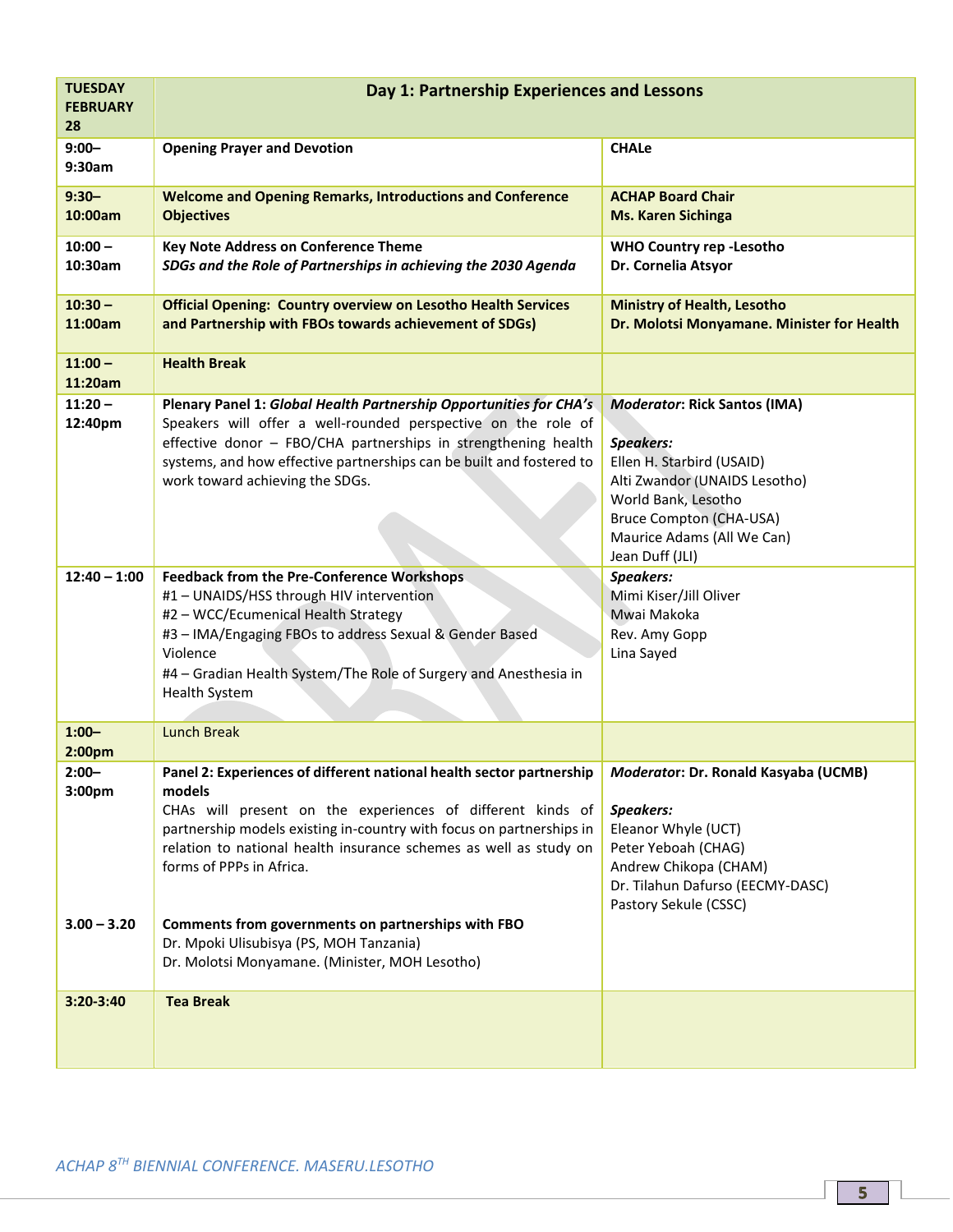| $3:40-$<br>5:00pm             | <b>Break-Out Sessions</b><br>Room 1: Partnership models for Expanding Medical Education<br>CHAs will present on opportunities and models they have had<br>to facilitate gaining further experience/training/knowledge that<br>enables strengthening of health professional education as well as<br>research efforts.                                              | <b>Session lead: CHALe Rep</b><br><b>Speakers:</b><br>Dr. Mwenda(CHAK),<br><b>Bruce Dalman (INFAMED)</b><br>Sr. Deena(Catholic Health Ass. of India)<br>Dr/Rev. William Razafimhatara(FJKM) |
|-------------------------------|-------------------------------------------------------------------------------------------------------------------------------------------------------------------------------------------------------------------------------------------------------------------------------------------------------------------------------------------------------------------|---------------------------------------------------------------------------------------------------------------------------------------------------------------------------------------------|
|                               | Room 2: Experiences from CHA's partnering with Global Fund<br>CHA's will present on challenges encountered in partnering with the<br>Global Fund as well as experiences learned for the Principle<br>Recipients and the Sub Recipients. Building technical assistance of<br>CHA's and resource mobilization successes and lessons learned will<br>be highlighted. | Session lead: Dr. Cyprian Kamau<br><b>Speakers:</b><br>Mrs. Sichinga (CHAZ)<br><b>Vuyelwa Chitimbire (ZACH)</b><br>Dr. Gobgab (CHAN)<br>Dr. Tshitende Marie (Caritas Congo)                 |
|                               | Room 3: Procurement and supply chain management<br>Speakers will present on experiences on engaging with the public and<br>private sectors, civil society and development partners on<br>procurement and supply chain management.                                                                                                                                 | <b>Session lead: Nick Shaiyen (CHAN-</b><br><b>MEDIPHARM</b> )<br><b>Speakers:</b><br>Patricia Kamara (CHALi)<br>Dr. Jonathan Kiliko (MEDS)<br><b>Bildard Baguma (JMS)</b>                  |
| $5:00 -$<br>5:40pm            | Plenary presentation of highlights from break-out sessions. Key<br>messages to carry in relation to partnerships                                                                                                                                                                                                                                                  | <b>Session leaders</b>                                                                                                                                                                      |
| $5:40 -$<br>6:00pm            | <b>Close of Day 2 &amp; Announcements</b>                                                                                                                                                                                                                                                                                                                         | <b>Master of Ceremony</b>                                                                                                                                                                   |
| $7:00-$<br>9:00 <sub>pm</sub> | <b>Dinner</b>                                                                                                                                                                                                                                                                                                                                                     |                                                                                                                                                                                             |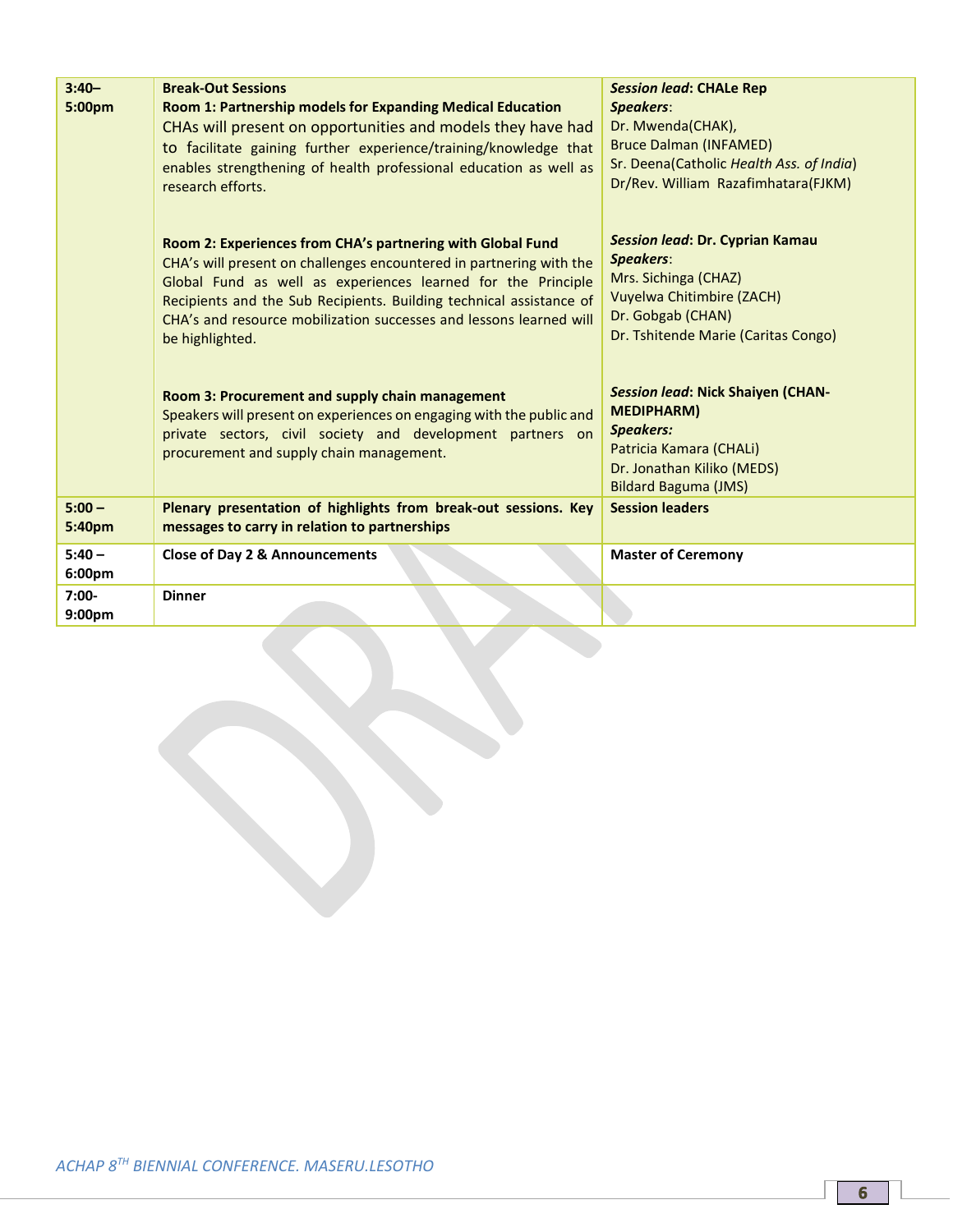| <b>WEDNESDAY</b><br><b>MARCH 1</b>       | Day 2: Building Evidence for Health Systems Strengthening                                                                                                                                                                                                                                                                                                                                                                                                                                                                                                                                                                                                                                                                                                                                                                                                                                                                                                                                                                                                                                                                                                                                                                                                                     |                                                                                                                                                                                                                                                                                                                                                                                                      |
|------------------------------------------|-------------------------------------------------------------------------------------------------------------------------------------------------------------------------------------------------------------------------------------------------------------------------------------------------------------------------------------------------------------------------------------------------------------------------------------------------------------------------------------------------------------------------------------------------------------------------------------------------------------------------------------------------------------------------------------------------------------------------------------------------------------------------------------------------------------------------------------------------------------------------------------------------------------------------------------------------------------------------------------------------------------------------------------------------------------------------------------------------------------------------------------------------------------------------------------------------------------------------------------------------------------------------------|------------------------------------------------------------------------------------------------------------------------------------------------------------------------------------------------------------------------------------------------------------------------------------------------------------------------------------------------------------------------------------------------------|
| $8:00 - 8:15$ am                         | <b>Opening Prayer and devotion</b>                                                                                                                                                                                                                                                                                                                                                                                                                                                                                                                                                                                                                                                                                                                                                                                                                                                                                                                                                                                                                                                                                                                                                                                                                                            | Dr. Ndilta Djekadoum (TCHAD)                                                                                                                                                                                                                                                                                                                                                                         |
| $8:15 - 8:30$ am                         | Recap of Day 1, Day 2 overview & Announcements                                                                                                                                                                                                                                                                                                                                                                                                                                                                                                                                                                                                                                                                                                                                                                                                                                                                                                                                                                                                                                                                                                                                                                                                                                | <b>Master of Ceremony</b>                                                                                                                                                                                                                                                                                                                                                                            |
| $8:30 - 9.30$ am<br>9.30am to<br>10.00am | <b>Partnerships for evidence building</b><br><b>Research in Practice</b><br>In this session, academics with existing and long-term relationships that<br>involve research with CHAs, and some of their CHA partners describe best<br>practice and opportunities for research partnership.<br>Moderated Q&A and audience participation                                                                                                                                                                                                                                                                                                                                                                                                                                                                                                                                                                                                                                                                                                                                                                                                                                                                                                                                         | <b>Moderator: Maurice Adams (All We</b><br>Can)<br><b>Speakers:</b><br>Jill Oliver (UCT)<br>Peter Yeboah (CHAG)<br>John Blevins (Emory University)<br><b>Nkatha Njeru (ACHAP)</b>                                                                                                                                                                                                                    |
| $10:00 - 10:30$ am                       | <b>Tea Break</b>                                                                                                                                                                                                                                                                                                                                                                                                                                                                                                                                                                                                                                                                                                                                                                                                                                                                                                                                                                                                                                                                                                                                                                                                                                                              |                                                                                                                                                                                                                                                                                                                                                                                                      |
| $10:30 -$<br>12:00noon                   | Panel 2: Building the evidence base on FBO/CHA contributions: Rhetoric to<br><b>Action!</b><br>In this session speakers will highlight key quantitative and qualitative<br>measurements of FBO/CHA contributions to health service delivery and<br>current research efforts to determine FBO/CHA contributions. Results of the<br>Christian Health Associations and Faith-based Health Networks Survey<br>conducted by IMA World Health will be presented.                                                                                                                                                                                                                                                                                                                                                                                                                                                                                                                                                                                                                                                                                                                                                                                                                    | <b>Moderator: Frank Dimmock (IMA)</b><br><b>Speakers:</b><br>Dr. Deb McFarland (Emory University)<br>Dr. Titha Dzowela (CHAM)<br>Alfredo Fort (IMA)<br>Rose Ejuru (CMMB Sudan)<br>Mirfin Mpundu (EPN)                                                                                                                                                                                                |
| $12:00 - 1:00$ pm                        | <b>Breakout Sessions: Evidence leading to improved practice</b><br>Room 1: Lessons learnt from HIV and Family Planning programs<br>This session will focus on interventions taken in response to nation-level<br>objectives with regards to reduction/elimination of HIV AIDS and Family<br>Planning including support of innovative programs, focus on adolescents, the<br>role of partnership and advocacy as well as supply chain methods.<br>Room 2: Tackling NTDs" focusing on progress and lessons learnt in<br>controlling NTDs<br>This session will focus on strides made in controlling Tropical Diseases with<br>limited resources, disease monitoring and sanitation practices, supply chain<br>management and the role of advocacy with government<br>Room 3: Strengthened (faith-based) health system<br>leadership through training and curriculum development<br>In this session, academic and training partners will discuss opportunities and<br>efforts for training in health systems research and leadership - with a<br>particular emphasis on training oriented towards faith-based non-profit<br>leadership. CHA partners that have experienced training or courses relating<br>to health systems will be asked to give feedback on these experiences. | Session lead: Dr. Kanyata Sunkutu<br>(UNFPA)<br>Speakers:<br>Mona Bormet (CCIH)<br>Mirfin Mpundu (EPN)<br>Jane Kishoyian (CHAK)<br>Yorame Siame (CHAZ)<br>Session lead: Peter Yeboah (CHAG)<br>Speakers:<br>IMA/Tanzania<br>Pastory Sekule (CSSC)<br><b>AIM Initiative</b><br>Session Lead: Dr. Tonny Tumwesigye<br>Speakers:<br>Sam Nublega (CHAG)<br>Mike Mugweru (ACHAP Sec)<br>Mwai Makoka (WCC) |
| $1:00 - 2:00$ pm                         | Lunch                                                                                                                                                                                                                                                                                                                                                                                                                                                                                                                                                                                                                                                                                                                                                                                                                                                                                                                                                                                                                                                                                                                                                                                                                                                                         |                                                                                                                                                                                                                                                                                                                                                                                                      |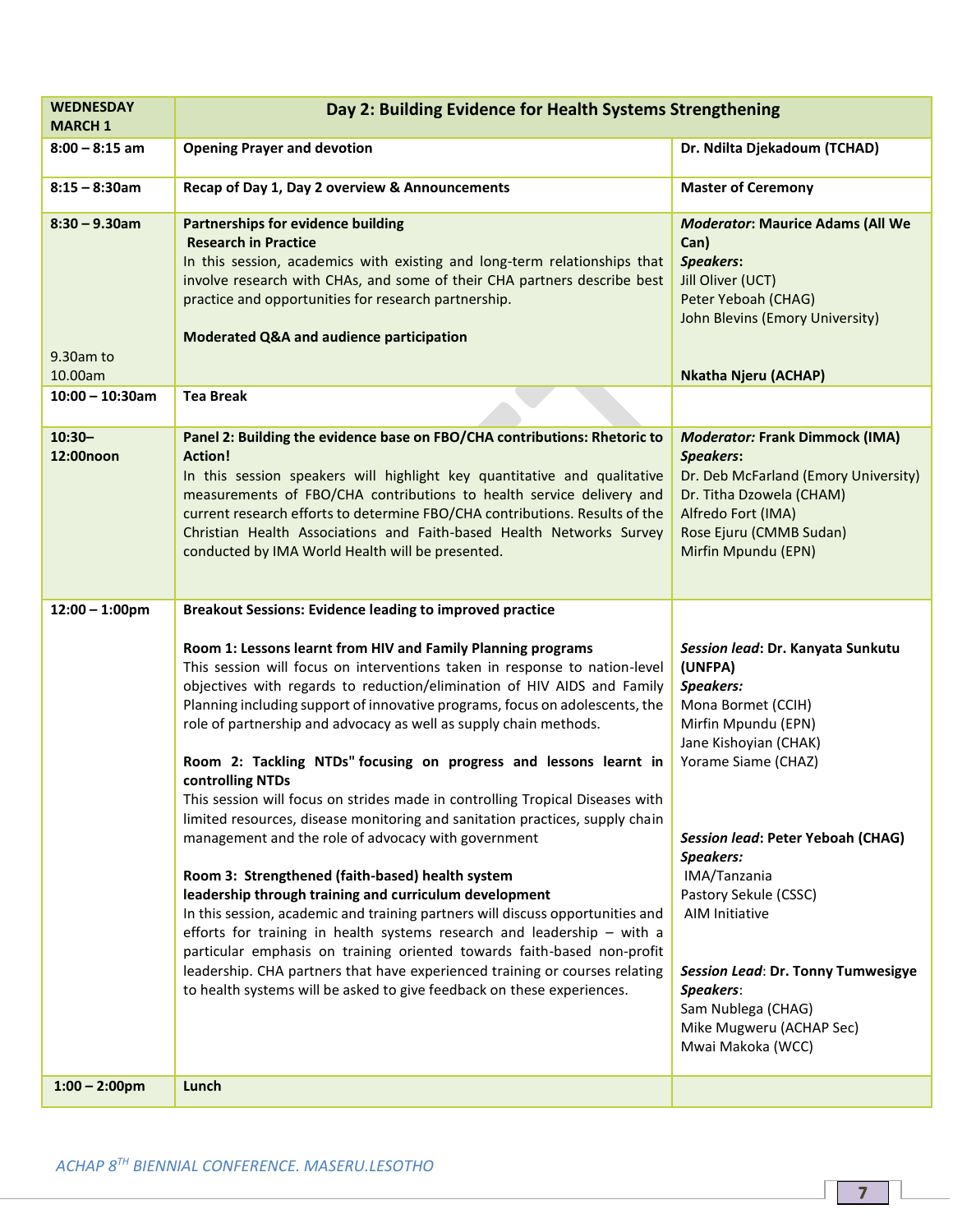| $2:00 - 3:00$ pm | <b>Breakout Sessions: Evidence leading to improved practice</b>                                                                                                                                                                                                                                                                             |                                                                                                                                                                                                                                       |
|------------------|---------------------------------------------------------------------------------------------------------------------------------------------------------------------------------------------------------------------------------------------------------------------------------------------------------------------------------------------|---------------------------------------------------------------------------------------------------------------------------------------------------------------------------------------------------------------------------------------|
|                  | Room 1: Quality assurance practices in relation to provision of medicine<br>and essential supplies<br>Participants will have an opportunity to share best practices in regard to<br>medicines and supplies. They will also discuss systems strengthening<br>necessary in this regard towards the SDGs                                       | Session lead: Dr. Mirfin Mpundu<br>(EPN)<br>Speakers:<br>Josephine Balati(MEMS)<br>Matthew Azoji (CHAN-MEDIPHARM)<br>Bildard Baguma (JMS)<br>Lina Sayed (Gradian Health Systems)                                                      |
|                  | Room 2: Improving data and information gathering in rural and Hard to read Session lead: Dick Day (CMMB)<br>settings<br>Speakers in this session will discuss their experiences and innovations in work Andrew Chikopa (CHAM)<br>in rural and hard to reach areas and share innovative ways in which they ensu<br>documentation of evidence | Speakers:<br>AMMB/Botswana<br>Rose Ejuru(CMMB-Sudan)<br>Peter Mbelleg (CEPCA)                                                                                                                                                         |
|                  | Room 3: Investing in human resources with a focus on emergency<br>preparedness, response and resilience<br>In this session speakers will share strategies through which they have invested<br>in their human resource towards disaster preparedness                                                                                         | Session lead: Dr. Beate Jakobs<br>Speakers:<br>Jeremie Sagara (APSMali)<br>Patricia Kamara (CHALiberia)<br>Bishop Samuel Enosa Peni (Catholic<br>Health Secretariat Sudan)<br>Joseph Tamba (RECOSAG)                                  |
| $3:00 - 4:20$ pm | Panel 3: Influence of faith on service delivery<br>In this session, speakers will highlight experiences on the influence of faith<br>on various health service delivery initiatives including in family planning<br>interventions, HIV/AIDS. Discussions will also explore how religion and<br>theology gets mixed with healing practices.  | <b>Session lead: Rev. Amy Gopp (IMA)</b><br><b>Speakers:</b><br>Mona Bormet (CCIH)<br>Theresa Nyamupachitu (IMA)<br>Dr. Rev. Nyambura Njoroge<br>(WCC/EHAIA)<br>Solange Mukamana - Tearfund S.A<br>Rev. Phumzile Mabizela (Inerela +) |
| $4:20 - 4:50$ pm | <b>Tea Break</b>                                                                                                                                                                                                                                                                                                                            |                                                                                                                                                                                                                                       |
| $4:50 - 5:30$ pm | Plenary presentations on highlights from both break-out sessions                                                                                                                                                                                                                                                                            | <b>Session Leaders</b>                                                                                                                                                                                                                |
| $5:40 - 6:00$ pm | Key messages on FBO contributions to SDG in Africa.<br>Key messages to carry in relation to Health systems strengthening<br><b>CONFERENCE CLOSURE</b>                                                                                                                                                                                       | <b>Master of Ceremony</b>                                                                                                                                                                                                             |
| $7:00 - 9:00$ pm | <b>Dinner</b>                                                                                                                                                                                                                                                                                                                               |                                                                                                                                                                                                                                       |
| $8:00 - 9:00$ pm | evidence<br>Technical Discussion: Building the<br>base on<br><b>FBO/CHA</b><br>contributions: Rhetoric to Action!                                                                                                                                                                                                                           | <b>Frank Dimmock (IMA)</b>                                                                                                                                                                                                            |